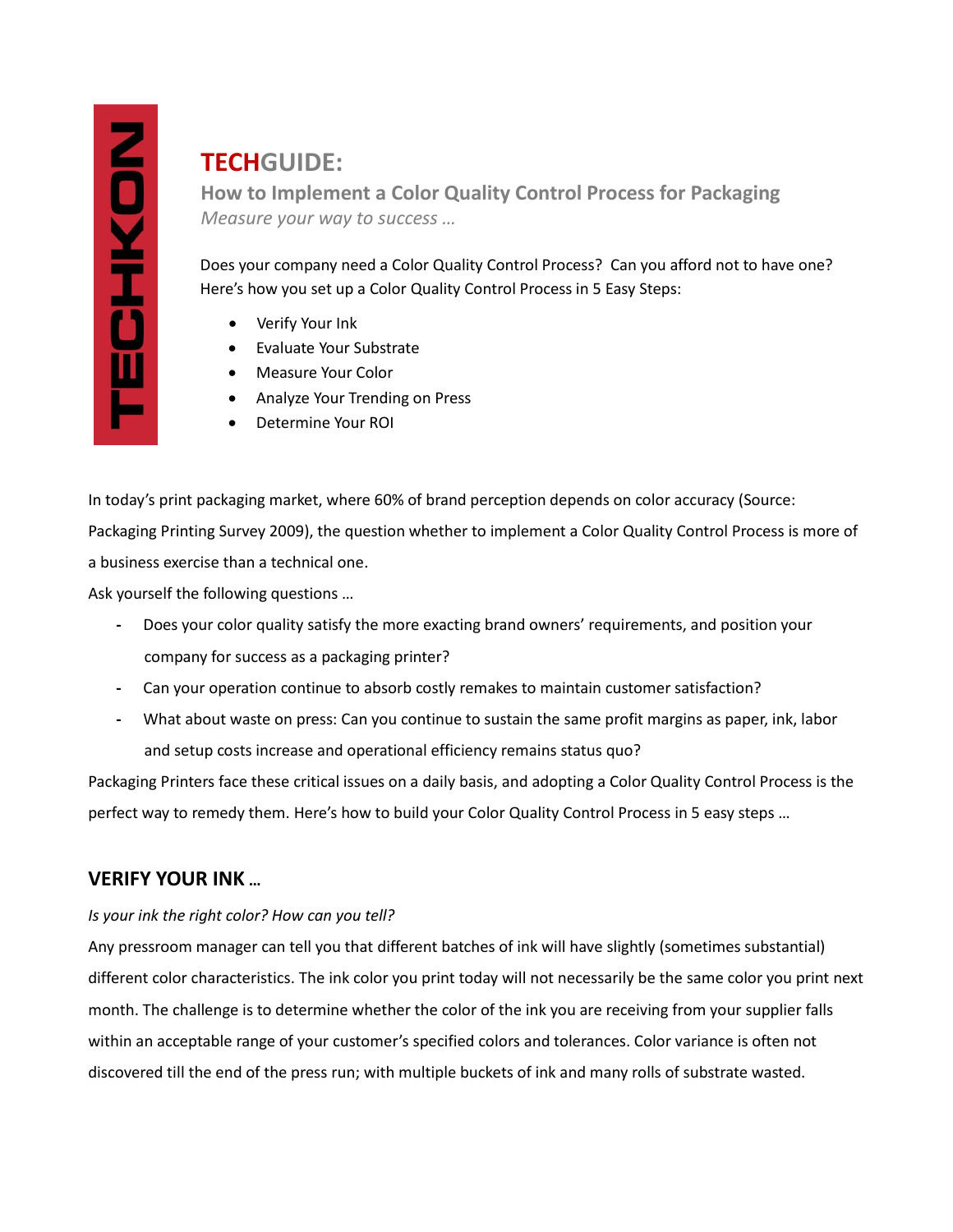How can you avoid this pitfall? Manage your ink procurement process by following these steps:

- 1. Work with your customer/brand owner to define what color values are required and specify the acceptable tolerances in the color balance.
- 2. Request an ink draw-down on the actual material you are going to print on from your ink supplier.
- 3. Ask your ink supplier to document how close the batch of ink is to the specified color (∆E) along with the actual color values (Lab).
- 4. Use a Spectrodensitometer to measure the color of the ink draw-down to verify that it is within the customer-stated color specification and tolerance.
- 5. Use a Spectrodensitometer to measure the press run at regular intervals to make sure color accuracy is still consistent with customer tolerances. Swapping in a new bucket of ink may cause unintended color variation. Catching it early can make a major difference in not only the success of the press run, but also the cost.

Just by following these ink guidelines, you can control ink color variations that ultimately lead to costly remakes and wasted materials on press.

### **EVALUATE YOUR SUBSTRATE** …

#### *How will the color of the substrate affect the color of your printed job?*

It is not only about whether your ink color is accurate, at the right viscosity or the correct PH. The materials you are printing on can (and will) substantially influence the accuracy of the color being printed. Since inks are not 100% opaque, the color and texture of the substrate will show through the ink being laid down on press, and cause a sometimes substantial color variation. Using a Spectrodensitometer to measure the print materials will help ensure that you are getting consistent color between rolls. It will also help you better predict the impact the color of your print material will have on the end result of the printed piece.

### **MEASURE YOUR COLOR** …

*What's the difference between checking density and measuring color in pressroom color measurement?*

*"Density is a great metric of tracking and controlling fluctuations on a printing press but not a good indicator of how the color correlates to the human eye. Colorimetry is proven to communicate color and provide tolerancing that closely associates with our eyes." Dan Reid, RPimaging*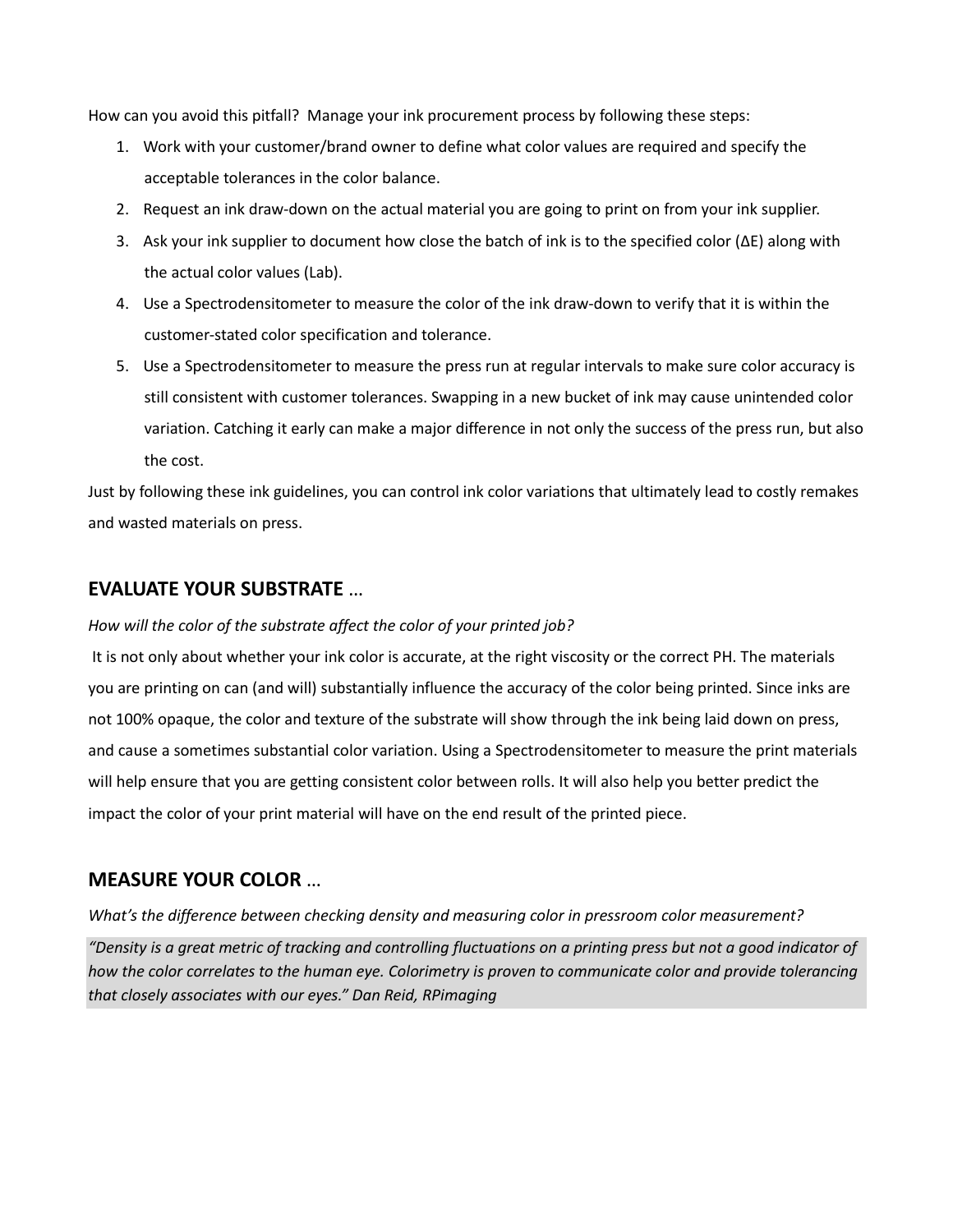#### **Densitometers measure density.**

A density measurement is the amount of light reflected from the printed material. A higher density reading means a darker surface that absorbs more light than it reflects. When adding extender or water to an ink bucket to adjust the density, you are effectively "watering down" the colorants in that ink making it a lighter surface that absorbs less light than it reflects. A density reading does not tell you whether the color matches your customer's specification and is within their tolerances. So while you may achieve your target density, your visual color may be incorrect.

#### **Spectrophotometers measure color.**

The best method to ensure accurate color is to use a Spectrodensitometer to measure the color. A Spectrodensitometer is an excellent tool for qualifying whether the color being printed is accurate, and if not, quantify how far off it is from the customer-specified color. And at the end of the press run, isn't it all about printing the correct color and satisfying the customer? So check density, but be sure to measure color.

### **ANALYZE YOUR TRENDING** …

*Are you maintaining consistent color press-to-press, shift-to-shift and plant-to-plant?*

*The press is the most complicated and mechanical part of the process, and because of this it is the part of our manufacturing process that deserves the most attention. In most plants press conditions are constantly changing. If it is not the season and the weather, then it is wear and tear on machines and the differences in operators. And with the presses being the most expensive pieces of equipment in the plant, as well as the key moneymakers, it should not come as a surprise to find out that the press deserves a lot of attention." Ron Ellis, Certified G7 Expert and co-chair of the GRACoL Committee*

One of the main challenges that package printers face is how to check and maintain consistent color between different shifts, presses, and often times, between different print facilities that are printing the same customer job. There are three main elements to minimize unacceptable color variations press-to-press, shift-to-shift and plant-to-plant:

- 1. Standardize the color measuring device. A Spectrodensitometer will measure the color being printed and compare it against customer-approved color specifications and tolerances.
- 2. Standardize the target. Make sure each shift, press and print facility is using the same customerapproved color specifications and tolerances to check the color against. This ensures everyone is measuring against the same target.
- 3. Standardize the color control trending software. It will track the performance of a specific job and produce reports indicating to the customer or internal quality personnel how well the press run performed across shifts, presses and different facilities.